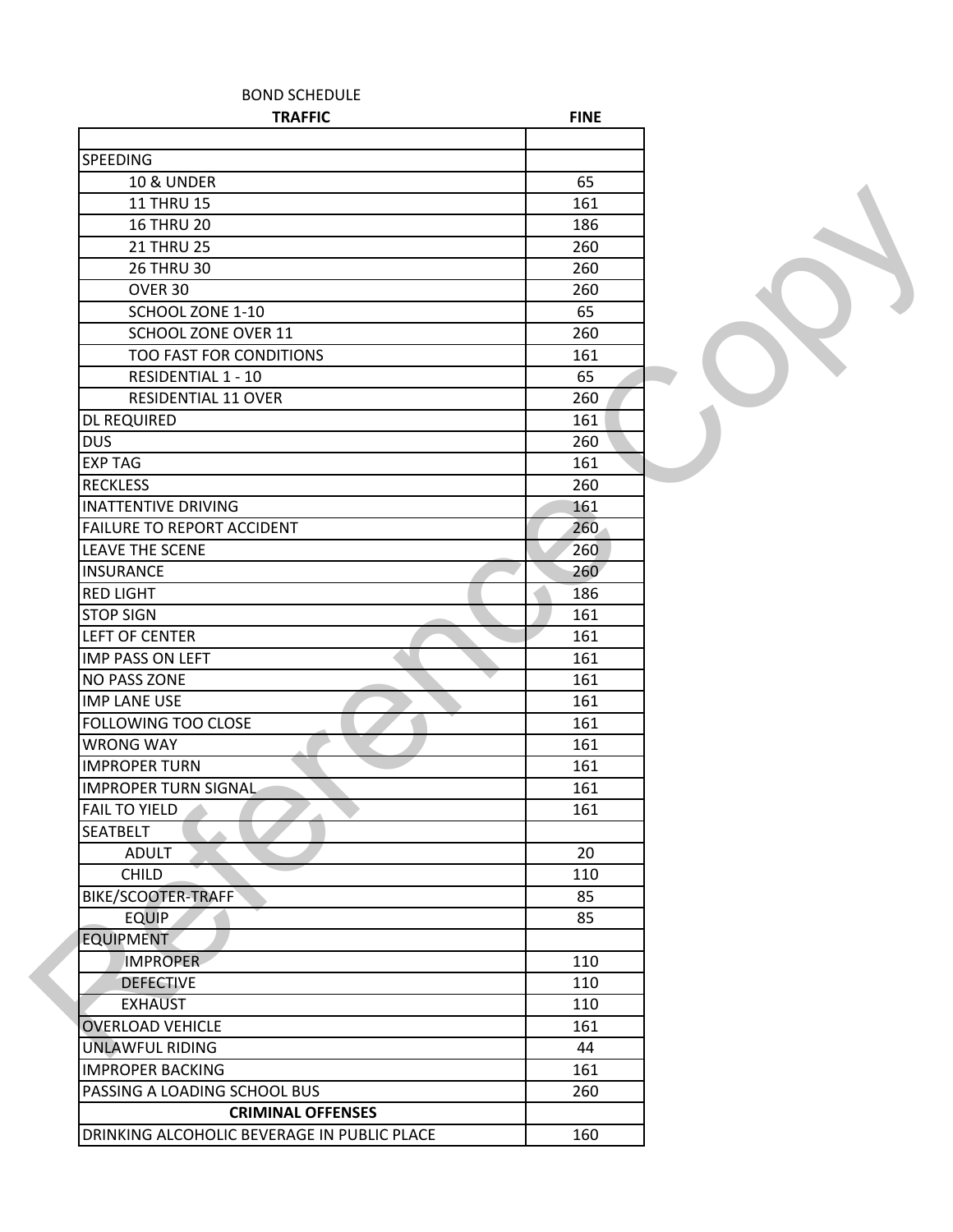| <b>PUBLIC INTOX</b>                             | 160 |  |
|-------------------------------------------------|-----|--|
| <b>TOC- DRIVER</b>                              | 560 |  |
| <b>TOC- PASSENGER</b>                           | 560 |  |
|                                                 |     |  |
| SOCIAL HOST **                                  | 560 |  |
| MAINTAIN A PLACE CONTRARY TO LAW                | 560 |  |
| UNDERAGE IN POSSESSION OF ALCOHOLIC BEVERAGE    | 360 |  |
| POSSESSION OF MARIJUANA **                      | 810 |  |
| POSSESSION OF PARAPHERNALIA **                  | 810 |  |
| ALL ANIMAL VIOLATIONS                           | 260 |  |
| <b>DISCHARGE FIREWORKS</b>                      | 160 |  |
| SOLICTIING W/O A LICENSE                        | 560 |  |
| <b>LITTERING</b>                                | 260 |  |
| <b>ASSAULT</b>                                  | 560 |  |
| <b>BATTERY</b>                                  | 560 |  |
| ASSAULT/BATTERY                                 | 810 |  |
| <b>OUTRAGING PUBLIC DECENCY</b>                 | 260 |  |
| <b>FALSE ID</b>                                 | 260 |  |
| MISUSE OF 911                                   | 560 |  |
| PEEPING TOM                                     | 810 |  |
| PETIT LARCENY                                   | 560 |  |
| THEFT OF UTILITIES                              | 560 |  |
| VANDALISM                                       | 560 |  |
| <b>TRESPASSING</b>                              | 260 |  |
| DEFRAUDING AN INNKEEPER                         | 560 |  |
| <b>DISCHARGE GUN</b>                            | 560 |  |
| <b>NOISE PROHIBITED</b>                         | 160 |  |
| <b>LOUD MUSIC PROHIBITED</b>                    | 160 |  |
| <b>RESISTING ARREST</b>                         | 560 |  |
| INTERFERE/HAMPER OFFICER                        | 560 |  |
| FALSE REPRESENTATION/CITY OFFICIAL              | 560 |  |
| LOITER WHERE ALCOHOLIC BEVERAGE IS SOLD         | 560 |  |
| ALLOW UNDERAGE IN PACKAGE STORE                 | 560 |  |
| ANY CRIMINAL OFFENSE NOT PREVIOUSLY SET WILL BE | 560 |  |
| <b>PARK VIOLATIONS</b>                          |     |  |
| <b>FAILURE TO PAY PARK FEES</b>                 | 110 |  |
|                                                 |     |  |
| POSS DRUGS/MARIJUANA IN PARK **                 | 810 |  |
| DISTURBING THE PEACE / PARK                     | 160 |  |
| BOAT RULES/REGS FAILURE TO COMPLY               | 260 |  |
| <b>VANDALISM IN PARK</b>                        | 560 |  |
| OPERATING VEHICLE WHERE PROHIBITED              | 136 |  |
| SPEEDING IN A PARK                              | 176 |  |
| FIRE PROHIBITED IN PARK                         | 560 |  |
| SWIMMING WHERE PROHIBITED                       | 260 |  |
| FISHING - EXCEED POLE LIMIT                     | 136 |  |
| WATER SKI/JET SKI PROHIBITED                    | 260 |  |
| <b>FISHING LICENSE REQUIRED</b>                 | 260 |  |
| <b>WEAPONS PROHIBITED IN PARK</b>               | 560 |  |
| HUNTING W/O PERMIT LAKE MCMURTRY                | 260 |  |
| CAMP OTHER THAN DESIGNATED AREA                 | 260 |  |